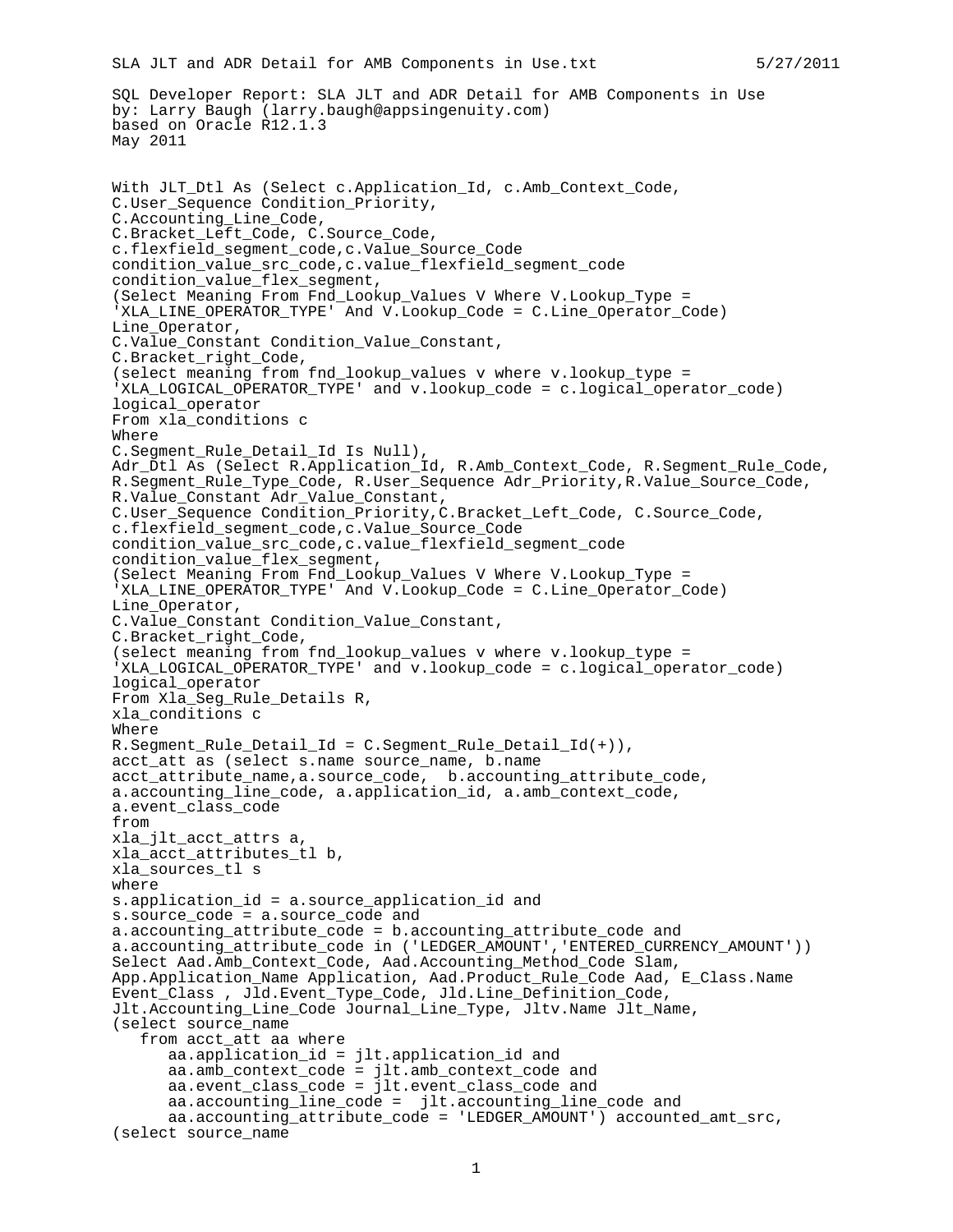```
from acct_att aa where
      aa.application_id = jlt.application_id and
      aa.amb_context_code = jlt.amb_context_code and
      aa.event_class_code = jlt.event_class_code and
      aa.accounting_line_code = jlt.accounting_line_code and
      aa.accounting_attribute_code ='ENTERED_CURRENCY_AMOUNT')
      entered_amt_src,
Decode(Jltv.Natural_Side_Code,'C', 'Credit','Debit') Jlt_Dr_Cr,
Jlt.Active_Flag Jlt_Active_Flag, 'JLT' Component_Type_Detail,
Null Adr_Segment, Null Adr_Rule_Code, null adr_rule_name, Null Adr_Priority,
Null Adr_Source_Code, Null Adr_Constant,
Z.Condition_Priority, Z.Bracket_Left_Code,
Z.Source_Code,Z.Flexfield_Segment_Code, Z.Line_Operator,
Z.Condition_Value_Constant,
z.condition_value_conscant,<br>z.condition_value_src_code||Decode(z.condition_value_flex_segment,null,null,'.
'||z.condition_value_flex_segment) Condition_Value_Source,
z.bracket_right_code, z.logical_operator
From Xla_Acctg_Method_Rules aad,
Fnd Application Tl App,
Xla_Aad_Line_Defn_Assgns Jld,
Xla_Event_Classes_Tl E_Class,
xla_event_types_tl e_type,
Xla_Line_Defn_Jlt_Assgns Jlt,
xla_acct_line_types_vl jltv,
jlt dtl z
Where
    Aad.Application_Id = App.Application_Id
And Aad.Product Rule Code = Jld.Product Rule Code
And Aad.Amb_Context_Code = Jld.Amb_Context_Code
And Aad.Application_Id = Jld.Application_Id
And Jld.Event_Class_Code = E_Class.Event_Class_Code
And jld.event_type_code = e_type.event_type_code
And jld.Amb_Context_Code = Jlt.Amb_Context_Code
And Jld.Application_Id = Jlt.Application_Id
And Jld.Line_Definition_Code = Jlt.Line_Definition_Code
And Jlt.Amb_Context_Code = Jltv.Amb_Context_Code
And Jlt.Accounting_Line_Code = jltv.Accounting_Line_Code
And jlt.Amb_Context_Code = Z.Amb_Context_Code (+)
And Jlt.Application_Id = Z.Application_Id (+)
And Jlt.Accounting_Line_Code = Z.Accounting_Line_Code (+)
And Jld.Event_Type_Code Like Nvl('%'||Upper(:Event_Type_Code)||'%',
Jld.Event_Type_Code)
And Jld.Event_Class_Code Like Nvl('%'||Upper(:Event_Class_Code)||'%',
Jld.Event_Class_Code)
And Jlt.Accounting_Line_Code Like Nvl('%'||Upper(:JLT_Code)||'%',
Jlt.Accounting_Line_Code)
And Jld.Line Definition Code Like nvl('%'||UPPER(:JLD Code)||'%',
Jld.Line_Definition_Code)
And jlt.Amb_Context_Code Like nvl('%'||UPPER(:AMB_Context)||'%',
jlt.Amb_Context_Code)
And Aad.Accounting_Method_Code Like nvl('%'||UPPER(:SLAM)||'%',
Aad.Accounting_Method_Code)
And UPPER(App.Application Name) Like nvl('%'||UPPER(:Module)
||'%',App.Application_Name)
And Upper(Aad.Product_Rule_Code) Like Nvl('%'||Upper(:Aad)
||'%',Aad.Product_Rule_Code)
Union
Select
 Aad.Amb_Context_Code, Aad.Accounting_Method_Code Slam, App.Application_Name
 Application, Aad.Product_Rule_Code Aad, E_Class.Name Event_Class ,
 Jld.Event_Type_Code, Jld.Line_Definition_Code,
Jlt.Accounting_Line_Code Journal_Line_Type, Jltv.Name Jlt_Name,
(select source_name
   from acct_att aa where
      aa.application_id = jlt.application_id and
      aa.amb_context_code = jlt.amb_context_code and
      aa.event_class_code = jlt.event_class_code and
      aa.accounting line code = jlt.accounting line code and
```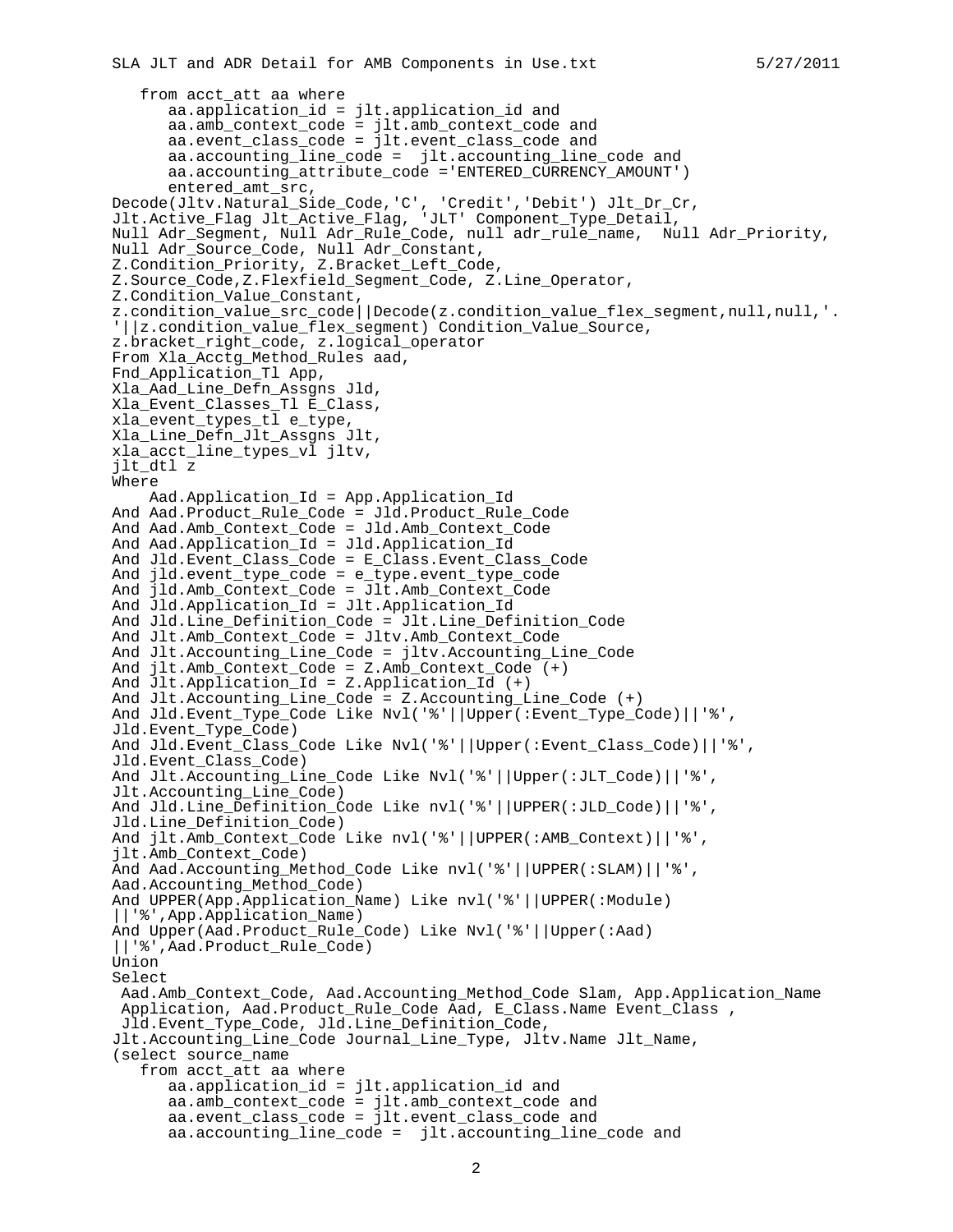```
aa.accounting_attribute_code = 'LEDGER_AMOUNT') accounted_amt_src,
(select source_name
   from acct_att aa where
      aa.application_id = jlt.application_id and
      aa.amb_context_code = jlt.amb_context_code and
      aa.event_class_code = jlt.event_class_code and
      aa.accounting_line_code = jlt.accounting_line_code and
      aa.accounting_attribute_code ='ENTERED_CURRENCY_AMOUNT')
      entered_amt_src,
Decode(Jltv.Natural_Side_Code,'C', 'Credit','Debit') Jlt_Dr_Cr,
Jlt.Active_Flag Jlt_Active_Flag, 'ADR' Component_Type_Detail,
Adr.Flexfield_Segment_Code Adr_Segment, Adr.Segment_Rule_Code Adr_Rule_Code,
adrv.name adr_rule_name, Z.Adr_Priority,Z.Value_Source_Code Adr_Source_Code,
Z.Adr_Value_Constant Adr_Constant,
Z.Condition_Priority, Z.Bracket_Left_Code, Z.Source_Code,
Z.Flexfield_Segment_Code, Z.Line_Operator, Z.Condition_Value_Constant,
z.condition_value_src_code||Decode(z.condition_value_flex_segment,null,null,'.
'||z.condition_value_flex_segment) Condition_Value_Source,
z.bracket_right_code, z.logical_operator
From
Xla_Acctg_Method_Rules aad,
Fnd_Application_Tl App,
Xla_Aad_Line_Defn_Assgns Jld,
Xla_Event_Classes_Tl E_Class,
xla_event_types_tl e_type,
Xla_Line_Defn_Jlt_Assgns Jlt,
xla_acct_line_types_vl jltv,
Xla_Line_Defn_Adr_Assgns Adr,
xla_seg_rules_vl adrv,
adr_dtl z
Where
    Aad.Application_Id = App.Application_Id
And Aad.Product_Rule_Code = Jld.Product_Rule_Code
And Aad.Amb_Context_Code = Jld.Amb_Context_Code
And Aad.Application_Id = Jld.Application_Id
And Jld.Event Class Code = E Class.Event Class Code
And ild.event type code = e type.event type code
And jld.Amb_Context_Code = Jlt.Amb_Context_Code
And Jld.Application_Id = Jlt.Application_Id
And Jld.Line_Definition_Code = Jlt.Line_Definition_Code
And Jlt.Amb_Context_Code = Jltv.Amb_Context_Code
And Jlt.Accounting_Line_Code = jltv.Accounting_Line_Code
And jlt.Amb_Context_Code = adr.Amb_Context_Code
And Jlt.Application_Id = adr.Application_Id
And Jlt.Line_Definition_Code = Adr.Line_Definition_Code
And Jlt.Accounting_Line_Code = Adr.Accounting_Line_Code
And Adr.Amb_Context_Code = adrv.Amb_Context_Code
And Adr.Application_Id = adrv.Application_Id
And Adr.Segment_Rule_Code = adrv.Segment_Rule_Code
And Adr.Amb_Context_Code = Z.Amb_Context_Code (+)
And Adr.Application_Id = Z.Application_Id (+)
And Adr.Segment_Rule_Code = Z.Segment_Rule_Code (+)
And Jld.Event_Type_Code Like Nvl('%'||Upper(:Event_Type_Code)||'%',
Jld.Event_Type_Code)
And Jld.Event_Class_Code Like Nvl('%'||Upper(:Event_Class_Code)||'%',
Jld.Event_Class_Code)
And Jlt.Accounting_Line_Code Like nvl('%'||UPPER(:JLT_Code)||'%',
Jlt.Accounting_Line_Code)
And Jld.Line_Definition_Code Like nvl('%'||UPPER(:JLD_Code)||'%',
Jld.Line_Definition_Code)
And jlt.Amb_Context_Code Like nvl('%'||UPPER(:AMB_Context)||'%',
jlt.Amb_Context_Code)
And Aad.Accounting_Method_Code Like nvl('%'||UPPER(:SLAM)||'%',
Aad.Accounting_Method_Code)
And UPPER(App.Application_Name) Like nvl('%'||UPPER(:Module)
||'%',App.Application_Name)
And Upper(Aad.Product_Rule_Code) Like Nvl('%'||Upper(:Aad)
||'%',Aad.Product_Rule_Code)
```